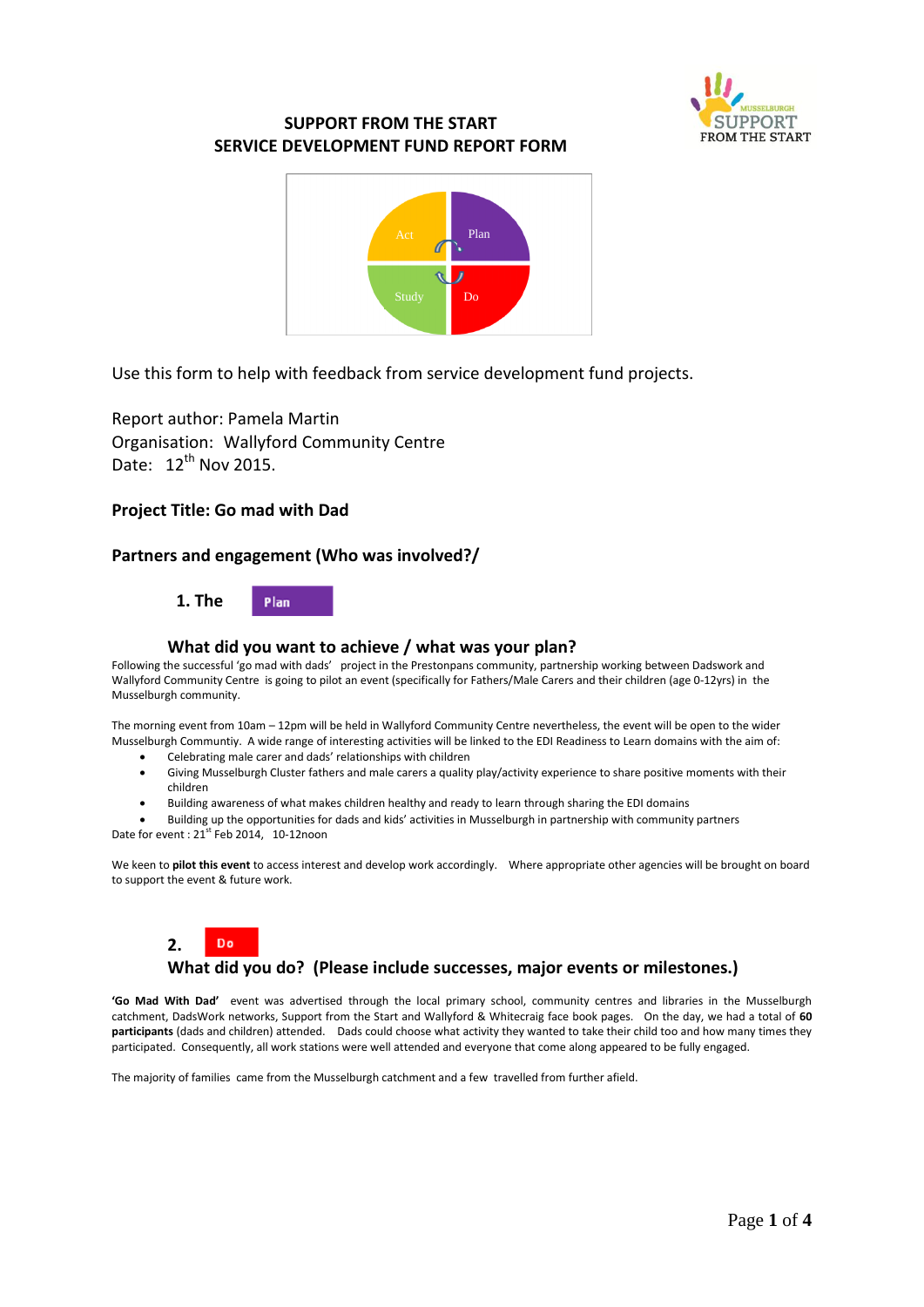#### **Activity programme**

| Room 1           | Guitar taster                                                                      |
|------------------|------------------------------------------------------------------------------------|
| Room 2<br>Room 3 | Dynamic Earth Workshop<br>Art & Craft Activity                                     |
|                  | Messy Play<br>Kite making workshop<br>Hungry Caterpillar Workshop<br>Face painting |
| Hall             | Archery taster (Child must be 8yrs and above)                                      |
| Lounge           | Chat and chill with a tea or coffee and ice - cream                                |

The event allowed an opportunity for 'dads' to spend quality time with their child/children engaging in positive, interactive activities. The event give parents and carers the opportunity to find out how participating in their child's learning can be simple and fun as well as a chance to share ideas with other parents and develop their own skills. From observation engagement and enjoyment was really high and there was a notable change in the confidence of some dads. In the lounge area tea, coffee, juice and later ice-cream were served. Parents had the opportunity to chat and get to know each other as well as an opportunity to share ideas, issues and concerns; children interacted with each other and adults playing with some of the art and craft models that they had made. Just before the event came to a close a raffle was drawn.

The taster sessions provided an opportunity for children alongside their parent (carer) to try out new things. A number of dads have approached us about their child engaging further in archery activities.



## **On reflection do you think you achieved what you had planned to do? Can you evidence what you achieved?**

**Yes. Photographic evidence** 

### **3a. Tell us about any difficulties and barriers to achieving your plan:**

**None**



## **What are the next steps for your project? How can it be sustained and improved? Please include any key learning points that you want to share from your project.**

Positive engagement of fathers in their children's learning and development has positive outcomes, so involving fathers and father figures in family learning is a must. However, getting dads involved in this process is not always easy as there can be some really obvious as well as some subliminal barriers to participation. Dads want to get involved, but often don't think that services are meant for them and don't know how important they are; antenatal & postnatal periods are key times to engage Dads. If Dads don't feel they are important at these points it can only make engaging Dads harder in the long term; we often send all correspondence to Mum – we need to ensure all correspondence is addressed to both Mum and DAD! ; specific workers, dedicated to work with Dads, helps to increase engagement however without whole organisational change and support work can be difficult to sustain and develop. I think we need to chip away at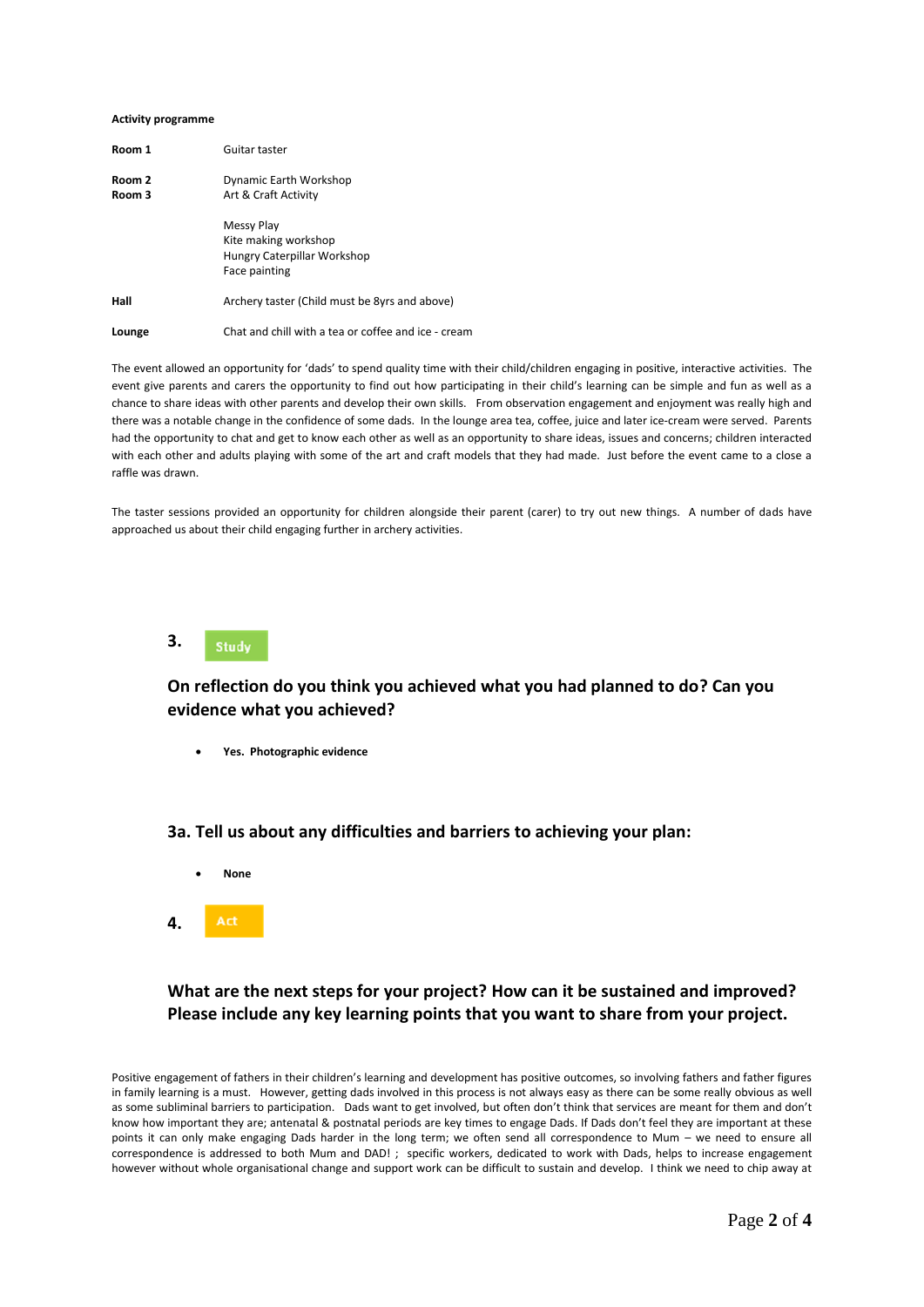these barriers and they are very deep rooted and continue to raise the profile of fathers (males) and the value contributions they make. Work and consultation is on going with DadsWork and it is anticipated that another event will happen after the year ( 2016).

## **5. Financial report:**

| Go mad with Dad | Support from the start | £250.00 |
|-----------------|------------------------|---------|
| Date            |                        |         |
|                 | Tea, Coffee, Cups etc. | £6.99   |
| 24/02/2015      | wages (001771)         |         |
|                 | S.Durham               | £36.50  |
|                 | A Satur                | £36.50  |
| 21/02/2015      | Stina Sparkles         | £70.00  |
| 21/02/2015      | Roots & Fruits         | £50.00  |
| 30/03/2015      | Ice cream              | £23.40  |
|                 |                        |         |

**TOTAL £223.39**

# **6. Anything else you would like to add:**